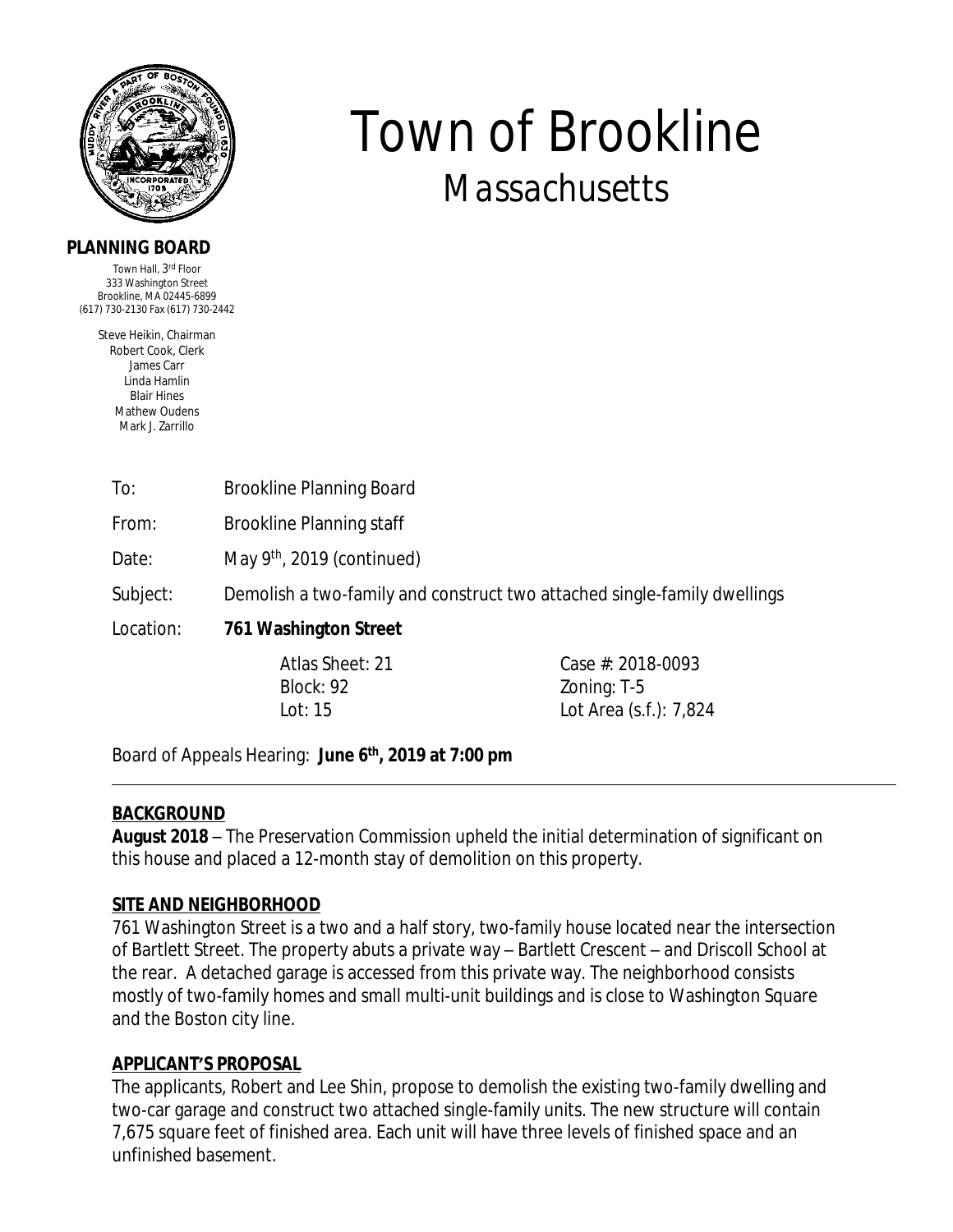In response to the Planning Board's initial feedback, the applicant revised the parking arrangement to now include four basement-level parking spaces at the rear of the house underneath a porch rather than as the semi-attached garage that previously sat perpendicular to the main structure. The applicant has also changed the roof shape and made exterior changes to the screening and porches. This proposal meets the allowable FAR, setbacks and open space requirements.

# **FINDINGS**

#### **Section 4.07** – Table of Use Regulations Use #5

A special permit is required for an attached dwelling provided that no row of such units shall consist of more than two units.

**Sections 5.09.2.a and n –** Design Review: Any exterior addition for which a special permit is requested pursuant to *Section 5.09.2.n* as well as any property on Washington Street requires a special permit subject to the design review standards listed under *Section 5.09.4(a-l)*.

SEE ATTACHED RESPONSE FROM APPLICANT

#### **Section 5.09.2.n**

n. any construction of newly created space, whether or not habitable, finished or built out, where such space substantially satisfies the requirements for habitability under the State Building Code or could with the addition of windows or doors and without other significant alterations to the exterior of the building be modified to substantially meet such habitability requirements, and which space if finished or built out or converted to habitable space would result in the total Gross Floor Area of the structure being greater than the permitted Gross Floor Area in Table 5.01. In granting any such special permit, the Board of Appeals, in addition to the requirements of §5.09 and §§9.03 to 9.05, shall be required to find that the massing, scale, footprint, and height of the building are not substantially greater than, and that the setbacks of the building are not substantially less than, those of abutting structures and of other structures conforming to the zoning by-law on similarly sized lots in the neighborhood. **In granting a special permit for construction of such non-habitable space, the Board of Appeals** shall set forth as a condition of the special permit the extent to which such space may or may **not be converted to habitable space in the future pursuant to Section 5.22 or otherwise, with the allowed future conversion to habitable space no greater than the applicant's representation of the intended amount of future conversion.**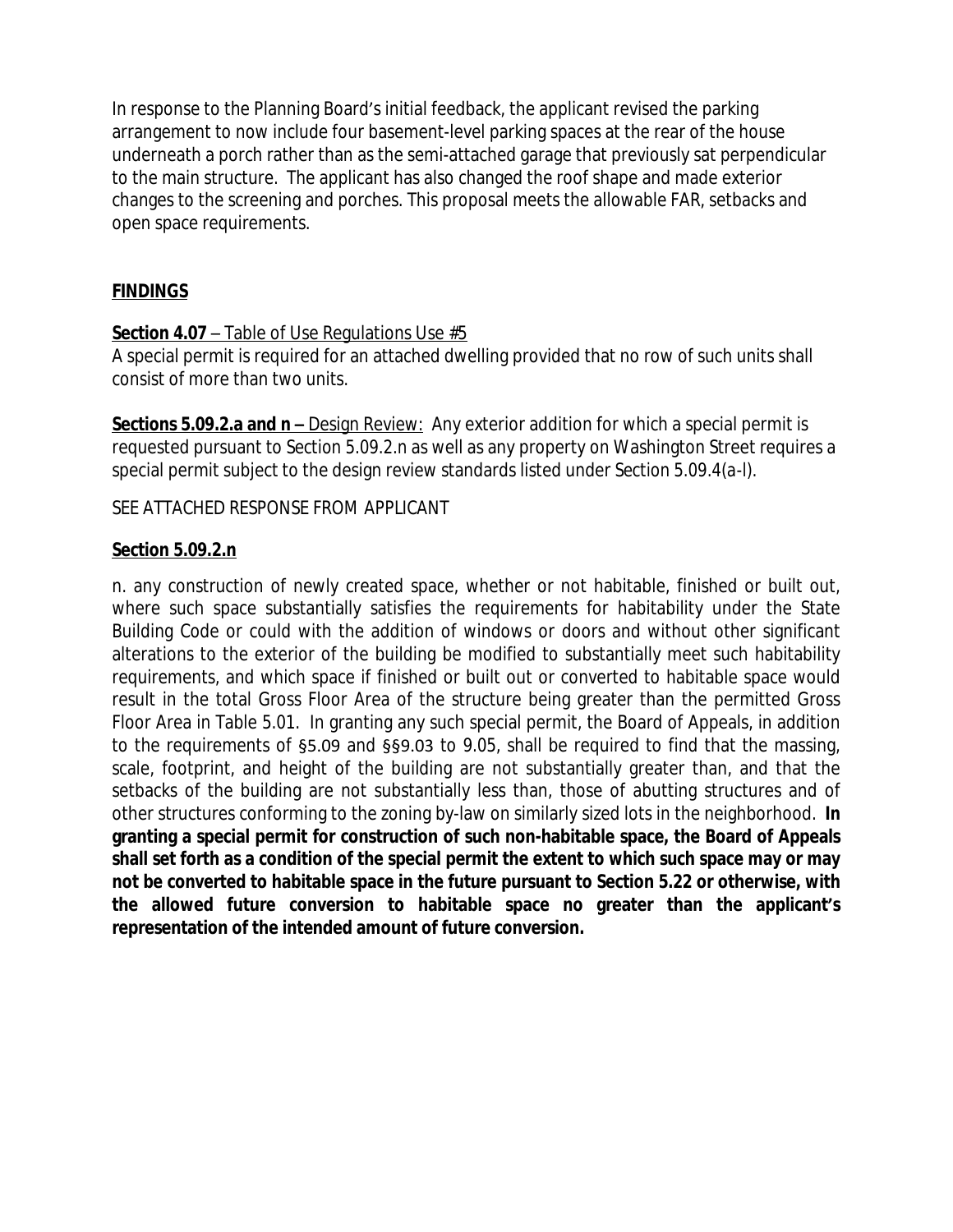| <b>Floor Area</b>                         | <b>Allowed</b> | <b>Proposed</b>                                                                 | <b>Finding</b>        |  |
|-------------------------------------------|----------------|---------------------------------------------------------------------------------|-----------------------|--|
| <b>Floor Area Ratio</b><br>(% of allowed) | 1.0            | Without unfinished space: .98<br>(98%)<br>With unfinished space: 1.25<br>(125%) | <b>Special Permit</b> |  |
| Floor Area (s.f.)                         | 7,824          | Without unfinished space:<br>7,675<br>With unfinished space: 9,810              |                       |  |

## **Section 5.34** – Exception to Yard and Setback Regulation **Section 5.50** – Front Yard Requirements **Section 5.60** – Side Yard Requirements

| <b>Dimensional</b><br><b>Requirements</b>        | <b>Required</b> | <b>Existing</b> | <b>Proposed</b> | <b>Relief Required</b> |
|--------------------------------------------------|-----------------|-----------------|-----------------|------------------------|
| <b>Front Yard Setback</b><br>(Bartlett Crescent) | 15 feet         | n/a             | 15.9 feet       | <b>Complies</b>        |
| <b>Side Yard Setback</b>                         | 10 feet         | n/a             | 12 feet         | <b>Complies</b>        |

*\* Under Section 5.43, the Board of Appeals may waive by special permit yard and/or setback requirements, if a counterbalancing amenity is provided.* 

# **Table of Dimensional Requirements, Footnote 1** Section 6.04.14.b - Design of All Off-Street Parking Facilities

|                                | <b>Required</b>   | <b>Proposed</b> | <b>Finding</b>  |
|--------------------------------|-------------------|-----------------|-----------------|
| <b>Garage Width</b>            | <40% total façade | 90%             | Special Permit* |
| <b>Garage Entrance Setback</b> | 20 feet           | 15.9 feet       | Special Permit* |

*\* Under Section 5.43, the Board of Appeals may waive by special permit yard and/or setback requirements, if a counterbalancing amenity is provided.*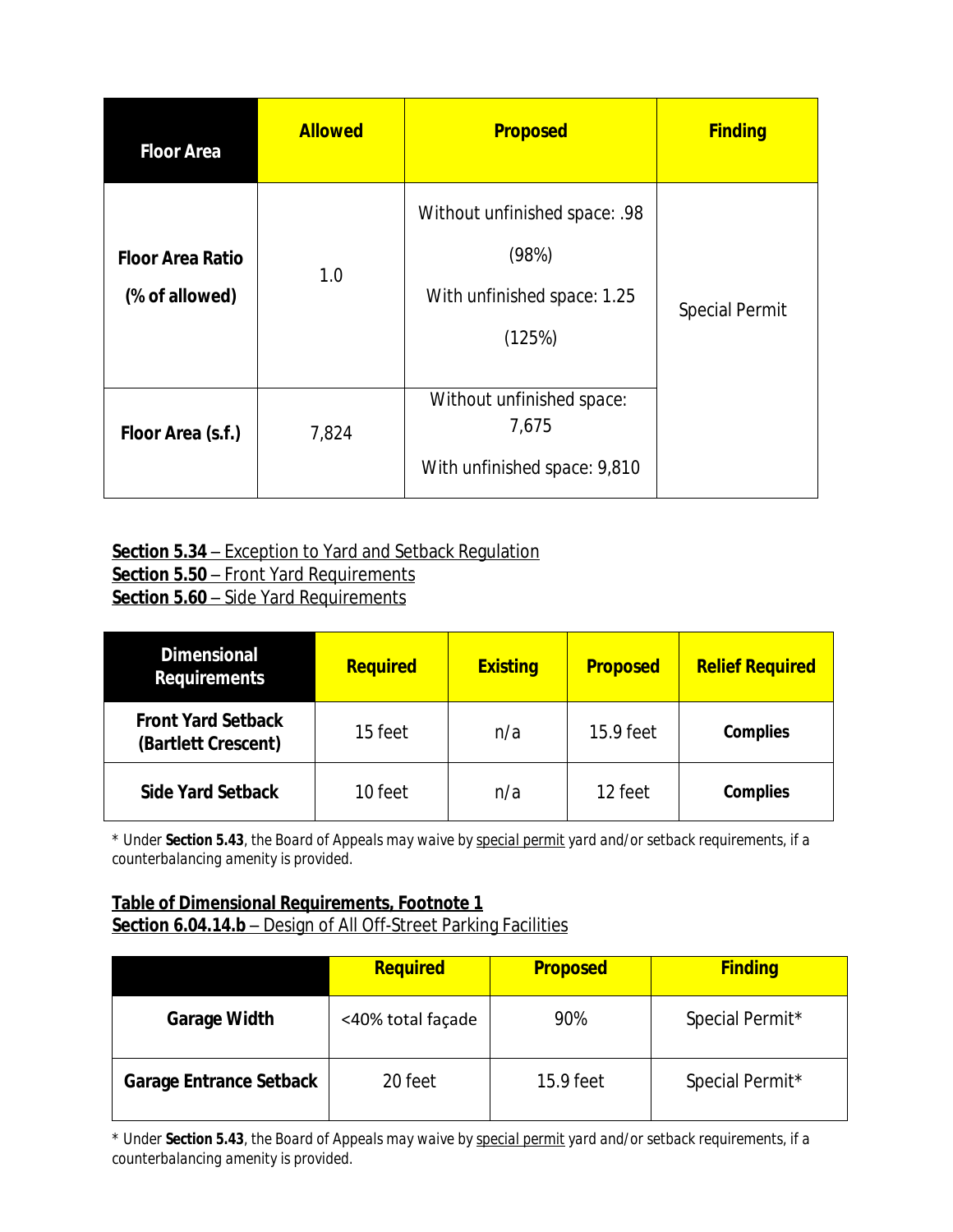# **PLANNING STAFF ANALYSIS**

The Planning staff would still prefer to see the original house maintained and this project envisioned as a renovation and addition. However, the staff does feel that the new location of the garage underneath the house was responsive to Planning Board feedback and is an improvement to the site. This change further reduces the amount of overall zoning relief required. Although the four-bay garage does require new zoning relief relating to the width of the garage and its setback from the property line, the staff finds this relief to be reasonable for a property that has two front yards. The "rear" property line faces Driscoll School where impact will be minimal. The staff would like the Board to weigh in on the aesthetic changes to the roof pitch and the porches, decks and materials.

# **Therefore, the Planning Board recommends approval of the site plan dated 1/8/2019 by Joseph Porter and the floor plans and elevations dated 4/10/2019 by Elizabeth Whitaker subject to the following conditions:**

- 1. Prior to the issuance of a building permit, the applicant shall submit a final site plan, floor plans and elevations subject to the review and approval of the Assistant Director of Regulatory Planning.
- 2. The extent to which any non-habitable space may be converted to habitable space in the future, in addition to other relevant By-law sections regulating FAR, must comply with §5.22 of the Zoning By-law.
- 3. Prior to the issuance of a building permit, the applicant shall submit a final landscaping plan subject to the review and approval of the Assistant Director of Regulatory Planning.
- 4. Prior to the issuance of a building permit, the applicant shall submit to the Building Commissioner for review and approval for conformance to the Board of Appeals decision: 1) a final site plan stamped and signed by a registered engineer or land surveyor; 2) final floor plans and elevations stamped and signed by a registered architect or engineer; and 3) evidence that the Board of Appeals decision has been recorded at the Registry of Deeds.

*Knm*